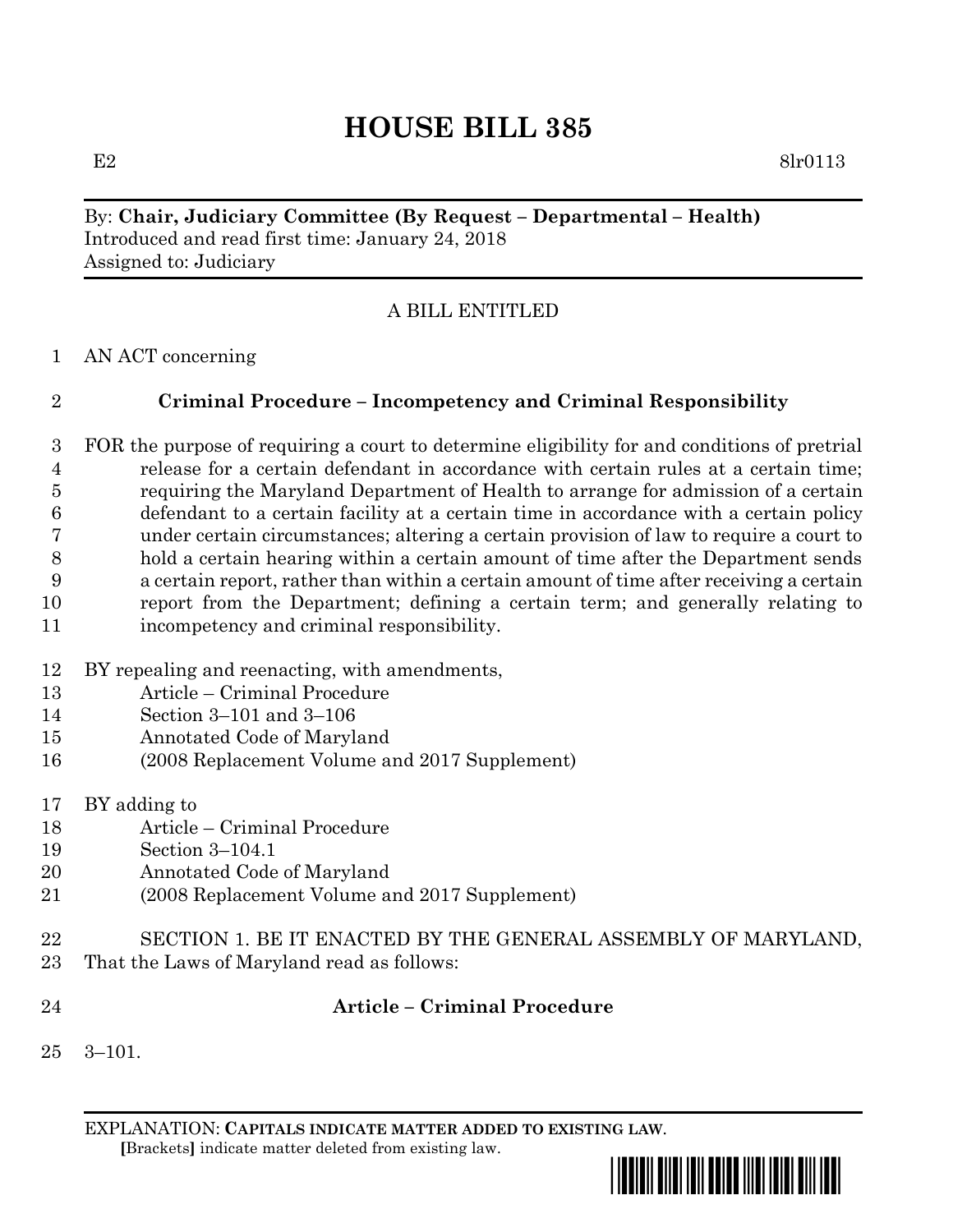| $\sqrt{2}$<br><b>HOUSE BILL 385</b> |                                                                                                                                                                                                                                                                                     |                                                                                                                                                                                                                                                                                         |
|-------------------------------------|-------------------------------------------------------------------------------------------------------------------------------------------------------------------------------------------------------------------------------------------------------------------------------------|-----------------------------------------------------------------------------------------------------------------------------------------------------------------------------------------------------------------------------------------------------------------------------------------|
| $\mathbf{1}$                        | (a)                                                                                                                                                                                                                                                                                 | In this title the following words have the meanings indicated.                                                                                                                                                                                                                          |
| $\sqrt{2}$<br>$\boldsymbol{3}$      | (b)                                                                                                                                                                                                                                                                                 | "Committed person" means a person committed to the Health Department as<br>not criminally responsible under the test for criminal responsibility.                                                                                                                                       |
| 4                                   | $\left( \mathrm{c}\right)$                                                                                                                                                                                                                                                          | "Court" means a court that has criminal jurisdiction.                                                                                                                                                                                                                                   |
| $\overline{5}$<br>6                 | "FACILITY" HAS THE MEANING STATED IN $\S 10-101$ OF THE HEALTH -<br>(D)<br><b>GENERAL ARTICLE.</b>                                                                                                                                                                                  |                                                                                                                                                                                                                                                                                         |
| 7                                   | [(d)] (E)                                                                                                                                                                                                                                                                           | "Health Department" means the Maryland Department of Health.                                                                                                                                                                                                                            |
| 8                                   | [(e)](F)                                                                                                                                                                                                                                                                            | "Hospital warrant" means a legal document issued by a court that:                                                                                                                                                                                                                       |
| 9<br>10<br>11                       | authorizes any law enforcement officer in the State to apprehend a<br>(1)<br>person who is alleged to have violated an order for conditional release and transport the<br>person to a facility designated by the Health Department; and                                             |                                                                                                                                                                                                                                                                                         |
| 12<br>13                            | (2)                                                                                                                                                                                                                                                                                 | requires that the issuance of the warrant is entered in the person's<br>criminal history record information of the criminal justice information system.                                                                                                                                 |
| 14                                  | [(f)](G)                                                                                                                                                                                                                                                                            | "Incompetent to stand trial" means not able:                                                                                                                                                                                                                                            |
| 15                                  | (1)                                                                                                                                                                                                                                                                                 | to understand the nature or object of the proceeding; or                                                                                                                                                                                                                                |
| 16                                  | (2)                                                                                                                                                                                                                                                                                 | to assist in one's defense.                                                                                                                                                                                                                                                             |
| 17<br>18                            | $[(g)]$ (H)                                                                                                                                                                                                                                                                         | "Mental disorder" means a behavioral or emotional illness that<br>(1)<br>results from a psychiatric or neurological disorder.                                                                                                                                                           |
| 19<br>20<br>21<br>22                | "Mental disorder" includes a mental illness that so substantially<br>(2)<br>impairs the mental or emotional functioning of a person as to make care or treatment<br>necessary or advisable for the welfare of the person or for the safety of the person or<br>property of another. |                                                                                                                                                                                                                                                                                         |
| 23                                  | (3)                                                                                                                                                                                                                                                                                 | "Mental disorder" does not include mental retardation.                                                                                                                                                                                                                                  |
| 24                                  | $[(h)]$ $(I)$                                                                                                                                                                                                                                                                       | "Office" means the Office of Administrative Hearings.                                                                                                                                                                                                                                   |
| 25                                  | $3 - 104.1.$                                                                                                                                                                                                                                                                        |                                                                                                                                                                                                                                                                                         |
| 26<br>27<br>28<br>29                |                                                                                                                                                                                                                                                                                     | UNLESS A DEFENDANT IS CHARGED WITH A CRIME OF VIOLENCE AS DEFINED<br>IN § 14-101 OF THE CRIMINAL LAW ARTICLE, WHENEVER A COURT ORDERS THE<br>HEALTH DEPARTMENT TO EXAMINE A DEFENDANT UNDER § 3-105 OF THIS TITLE<br>OR COMMITS THE DEFENDANT TO THE HEALTH DEPARTMENT UNDER § 3-106 OF |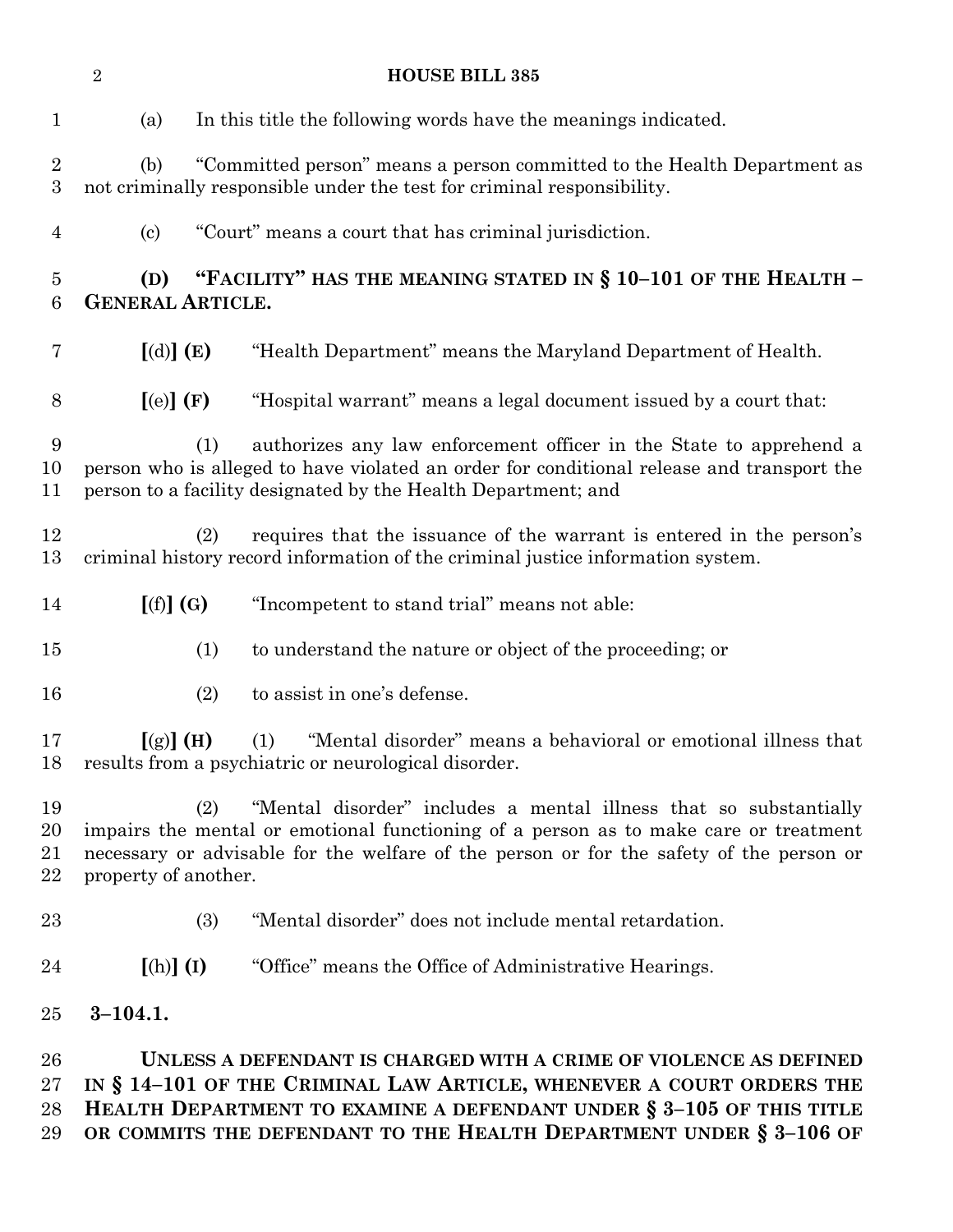#### **HOUSE BILL 385** 3

## **THIS TITLE, THE COURT SHALL DETERMINE ELIGIBILITY FOR AND CONDITIONS OF PRETRIAL RELEASE IN ACCORDANCE WITH THE MARYLAND RULES.**

3–106.

 (a) If, after a hearing, the court finds that the defendant is incompetent to stand trial but is not dangerous, as a result of a mental disorder or mental retardation, to self or the person or property of others, the court may set bail for the defendant or authorize release of the defendant on recognizance.

 (b) (1) If, after a hearing, the court finds that the defendant is incompetent to stand trial and, because of mental retardation or a mental disorder, is a danger to self or the person or property of another, the court may order the defendant committed to the facility that the Health Department designates until the court finds that:

- 
- 12 (i) the defendant no longer is incompetent to stand trial;

 (ii) the defendant no longer is, because of mental retardation or a mental disorder, a danger to self or the person or property of others; or

 (iii) there is not a substantial likelihood that the defendant will become competent to stand trial in the foreseeable future.

 (2) If a court commits the defendant because of mental retardation, the Health Department shall require the Developmental Disabilities Administration to provide the care or treatment that the defendant needs.

 **(3) IF THE COURT COMMITS THE DEFENDANT TO THE HEALTH DEPARTMENT, THE HEALTH DEPARTMENT SHALL ARRANGE FOR THE DEFENDANT'S ADMISSION TO AN APPROPRIATE FACILITY:**

#### **(I) WITHIN 21 DAYS AFTER THE DATE OF COMMITMENT; AND**

## **(II) IN ACCORDANCE WITH THE HEALTH DEPARTMENT'S FACILITY AND ADMISSION POLICY.**

 (c) (1) To determine whether the defendant continues to meet the criteria for commitment set forth in subsection (b) of this section, the court shall hold a hearing:

- 
- (i) every year from the date of commitment;

29 (ii) within 30 days after the filing of a motion by the State's Attorney or counsel for the defendant setting forth new facts or circumstances relevant to the determination; and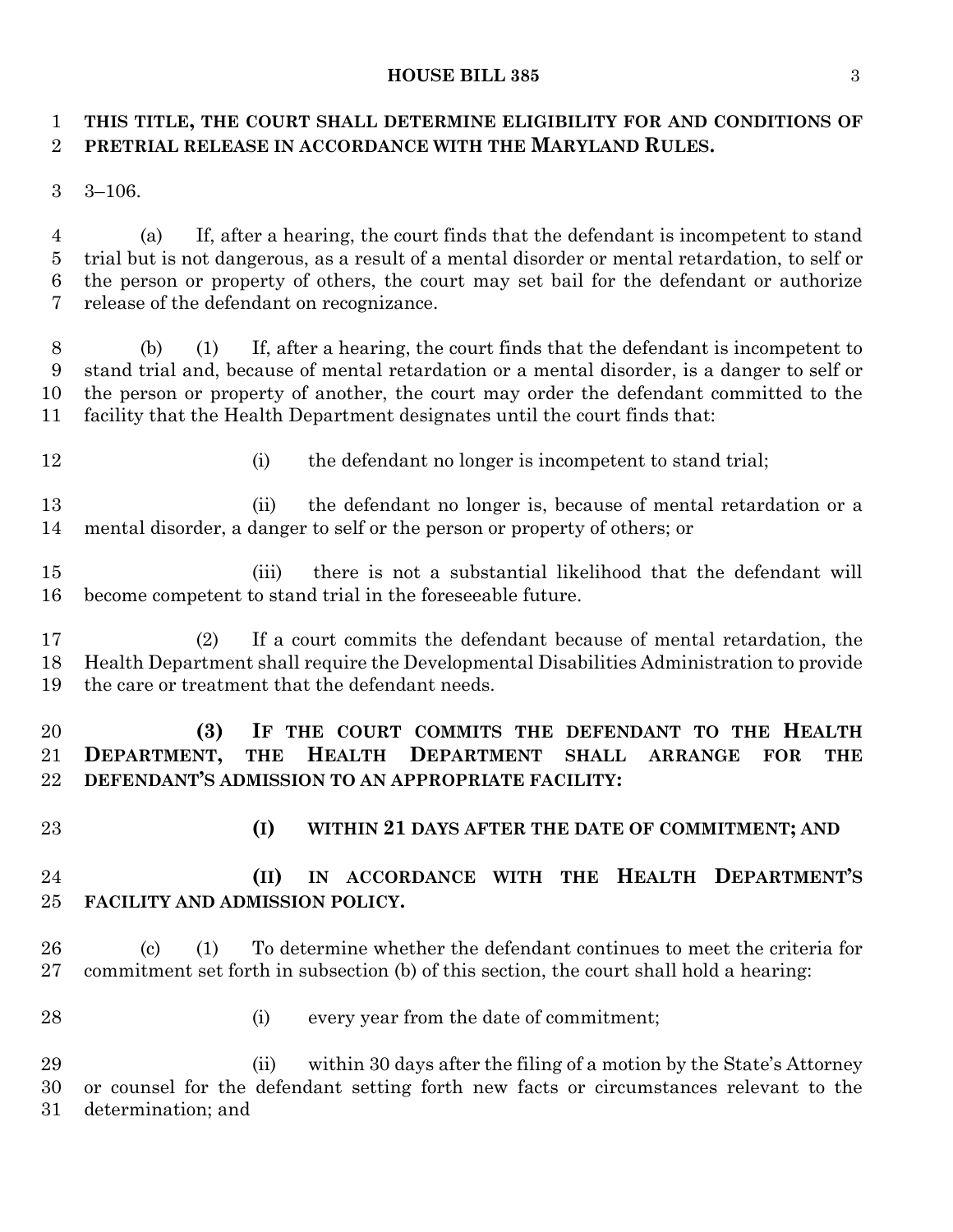## **HOUSE BILL 385**

| $\mathbf{1}$<br>$\overline{2}$<br>3<br>$\overline{4}$ | within $[30]$ 21 days after [receiving a report from] the Health<br>(iii)<br>Department [stating opinions, facts, or circumstances that have not been previously<br>presented to the court and are relevant to the determination] SENDS A REPORT STATING<br>THAT THE DEFENDANT NO LONGER MEETS THE CRITERIA FOR CONFINEMENT.                     |
|-------------------------------------------------------|--------------------------------------------------------------------------------------------------------------------------------------------------------------------------------------------------------------------------------------------------------------------------------------------------------------------------------------------------|
| $\overline{5}$<br>6<br>7                              | At any time, and on its own initiative, the court may hold a conference<br>(2)<br>or a hearing on the record with the State's Attorney and the counsel of record for the<br>defendant to review the status of the case.                                                                                                                          |
| 8<br>9<br>10                                          | At a competency hearing under subsection (c) of this section, if the court finds<br>(d)<br>that the defendant is incompetent and is not likely to become competent in the foreseeable<br>future, the court shall:                                                                                                                                |
| 11<br>12<br>13                                        | civilly commit the defendant as an inpatient in a medical facility that<br>(1)<br>the Health Department designates provided the court finds by clear and convincing<br>evidence that:                                                                                                                                                            |
| 14                                                    | the defendant has a mental disorder;<br>(i)                                                                                                                                                                                                                                                                                                      |
| 15                                                    | inpatient care is necessary for the defendant;<br>(ii)                                                                                                                                                                                                                                                                                           |
| 16<br>17                                              | the defendant presents a danger to the life or safety of self or<br>(iii)<br>others;                                                                                                                                                                                                                                                             |
| 18<br>19                                              | the defendant is unable or unwilling to be voluntarily committed<br>(iv)<br>to a medical facility; and                                                                                                                                                                                                                                           |
| 20<br>21                                              | there is no less restrictive form of intervention that is consistent<br>(v)<br>with the welfare and safety of the defendant; or                                                                                                                                                                                                                  |
| 22<br>$^{23}$<br>24<br>25                             | (2)<br>order the confinement of the defendant for 21 days as a resident in a<br>Developmental Disabilities Administration facility for the initiation of admission<br>proceedings under $\S 7-503$ of the Health – General Article provided the court finds that the<br>defendant, because of mental retardation, is a danger to self or others. |
| 26<br>$27\,$                                          | The provisions under Title 10 of the Health – General Article shall apply to<br>(e)<br>the continued retention of a defendant civilly committed under subsection (d) of this section.                                                                                                                                                            |
| 28<br>29<br>30                                        | (f)<br>For a defendant who has been found incompetent to stand trial but not<br>(1)<br>dangerous, as a result of a mental disorder or mental retardation, to self or the person or<br>property of others, and released on bail or on recognizance, the court:                                                                                    |
| 31                                                    | shall hold a hearing annually from the date of release;<br>(i)                                                                                                                                                                                                                                                                                   |
| $32\,$                                                | (ii)<br>may hold a hearing, at any time, on its own initiative; or                                                                                                                                                                                                                                                                               |